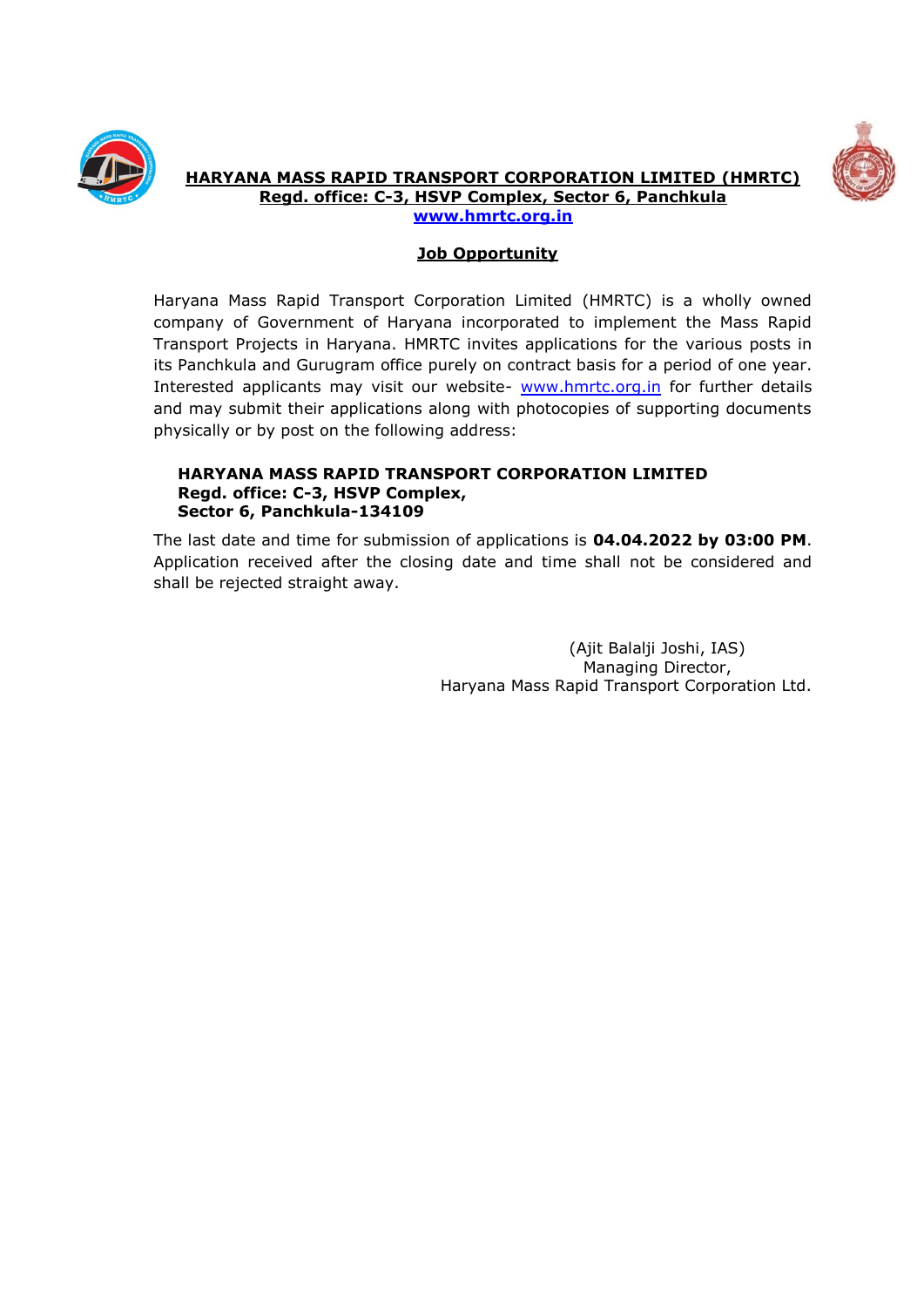#### **HARYANA MASS RAPID TRANSPORT CORPORATION LIMITED (HMRTC) Regd. office: C-3, HSVP Complex, Sector 6, Panchkula [www.hmrtc.org.in](http://www.hmrtc.org.in/)**

## **Job Opportunity**

Haryana Mass Rapid Transport Corporation Limited (HMRTC) is a wholly owned company of Government of Haryana incorporated to implement the Mass Rapid Transport Projects in Haryana. HMRTC invites applications (**format of application is at Annexure-I**) for following posts purely on contract basis for a period of one year:-

|      | <b>Number of Post-1</b> | 1. Name of the post- Transport Planner                                                                                  |
|------|-------------------------|-------------------------------------------------------------------------------------------------------------------------|
| i.   | Qualification           | Post-Graduate degree in urban planning with transport planning as                                                       |
|      |                         | the major from recognized university in India or abroad                                                                 |
| ii.  | Experience              | 10 years and above experience in transport planning and having                                                          |
|      |                         | worked at senior level positions in government organizations                                                            |
|      |                         | dealing with public transportation projects or large corporations                                                       |
|      |                         | dealing with public transportation matters                                                                              |
| iii. | Emoluments              | a) Consolidated monthly remuneration shall be Rs. 1,20,000/-                                                            |
|      |                         | (Rupees One lakh twenty thousand) only per month.                                                                       |
|      |                         | b) Monthly remuneration indicated above is inclusive of income tax                                                      |
|      |                         | and any other statutory benefits payable by the candidate.                                                              |
|      |                         | c) No special pay, compensatory allowance, Dearness Allowance,                                                          |
|      |                         | house rent allowance or any other allowance shall be payable                                                            |
|      |                         | and there shall be no annual increment                                                                                  |
| iv.  | Maximum<br>Age<br>Limit | 62 years                                                                                                                |
|      |                         | 2. Name of the post- Information Technology Advisor                                                                     |
|      | <b>Number of Post-1</b> |                                                                                                                         |
| i.   | Qualifications          | Post-Graduate<br>degree<br>engineering with<br>in<br>specialization<br>in                                               |
|      |                         | Computer Sciences or I.T from any university or institute of India or                                                   |
|      |                         | abroad                                                                                                                  |
| ii.  | Experience              | 10 years and above experience in design and development of I.T                                                          |
|      |                         | Systems and having worked at senior level positions in government                                                       |
|      |                         | organizations dealing with public transportation projects or large                                                      |
|      |                         | corporations dealing with public transportation matters                                                                 |
| iii. | Emoluments              | a) Consolidated monthly remuneration shall be Rs. 1,20,000/-                                                            |
|      |                         | (Rupees One lakh twenty thousand) only per month.<br>b) Monthly remuneration indicated above is inclusive of income tax |
|      |                         | and any other statutory benefits payable by the candidate.                                                              |
|      |                         | a) No special pay, compensatory allowance, Dearness Allowance,                                                          |
|      |                         | house rent allowance or any other allowance shall be payable                                                            |
|      |                         | and there shall be no annual increment                                                                                  |
| iv.  | Maximum<br>Age          | 62 years                                                                                                                |
|      | Limit                   |                                                                                                                         |
|      | <b>Number of Post-1</b> | 3. Name of the post- Engineering consultant-cum-Infrastructure Engineering                                              |
| i.   | Qualifications          | Post-Graduate degree in civil engineering from any university or                                                        |
|      |                         | institute of India or abroad                                                                                            |
| ii.  | Experience              | 10 years and above experience in construction of elevated                                                               |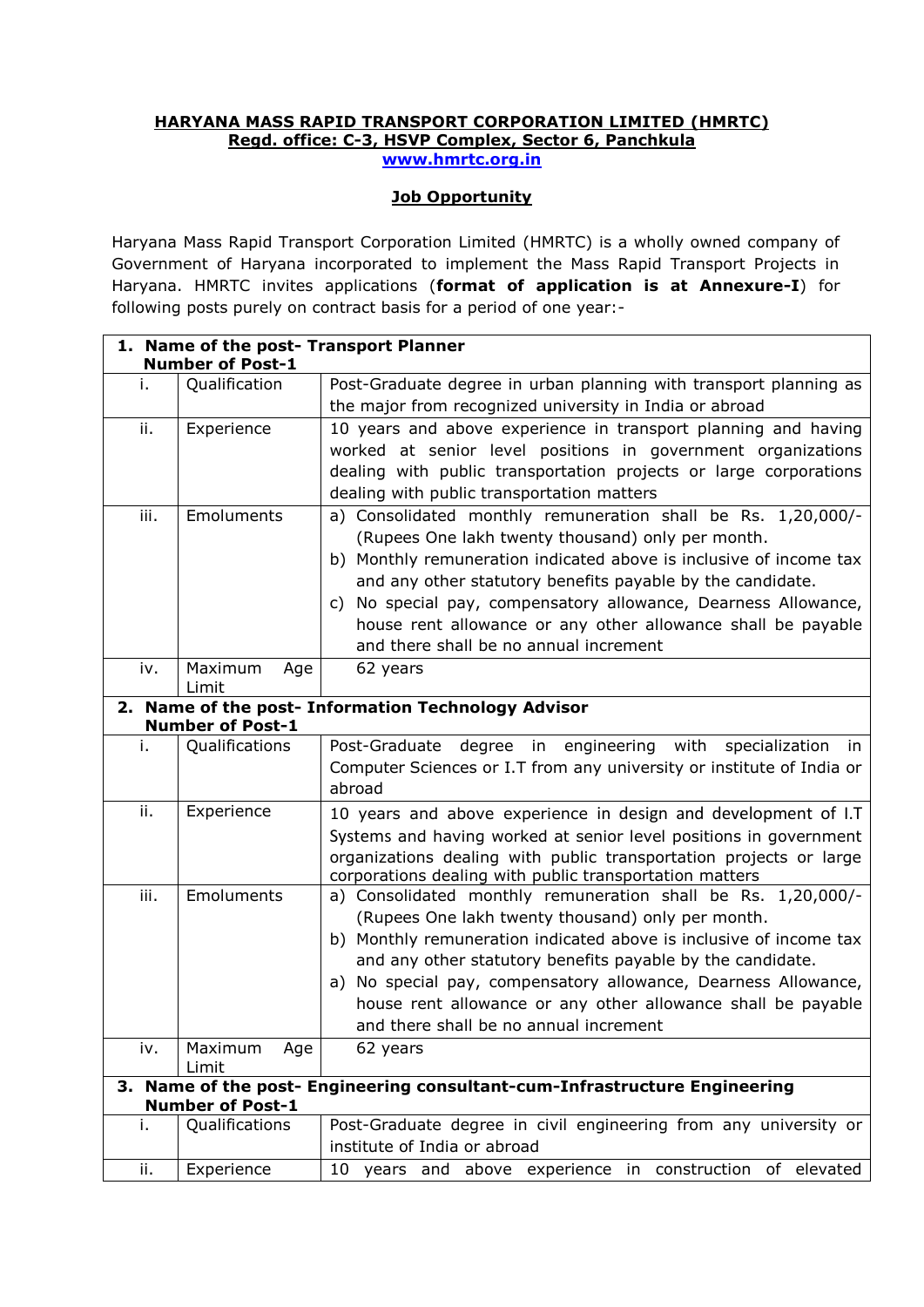|      |                         | viaducts/ bridges etc. of Metro/Railway Projects and having worked                                                             |
|------|-------------------------|--------------------------------------------------------------------------------------------------------------------------------|
|      |                         | at senior level positions in government organizations dealing with                                                             |
|      |                         | public transportation projects or large corporations dealing with                                                              |
|      |                         | public transportation matters                                                                                                  |
| iii. | Emoluments              | a) Consolidated monthly remuneration shall be Rs. 1,20,000/-                                                                   |
|      |                         | (Rupees One lakh twenty thousand) only per month.                                                                              |
|      |                         | b) Monthly remuneration indicated above is inclusive of income tax                                                             |
|      |                         | and any other statutory benefits payable by the candidate.                                                                     |
|      |                         | a) No special pay, compensatory allowance, Dearness Allowance,                                                                 |
|      |                         | house rent allowance or any other allowance shall be payable                                                                   |
|      |                         | and there shall be no annual increment                                                                                         |
| iv.  | Maximum<br>Age<br>Limit | 62 years                                                                                                                       |
|      |                         | 4. Name of the post- Financial and Investment Advisor                                                                          |
|      | <b>Number of Post-1</b> |                                                                                                                                |
| i.   | Qualifications          | Post Graduate degree/ diploma in management with specialization                                                                |
|      |                         | in finance from any university or institute of India or abroad                                                                 |
| ii.  | Experience              | 10 years and above experience in financial and investment                                                                      |
|      |                         | management having worked at senior level positions in government                                                               |
|      |                         | organizations dealing with public transportation projects or large                                                             |
|      |                         | corporations dealing with public transportation matters                                                                        |
| iii. | Emoluments              | a) Consolidated monthly remuneration shall be Rs. 1,20,000/-                                                                   |
|      |                         | (Rupees One lakh twenty thousand) only per month.                                                                              |
|      |                         | b) Monthly remuneration indicated above is inclusive of income tax                                                             |
|      |                         | and any other statutory benefits payable by the candidate.                                                                     |
|      |                         | b) No special pay, compensatory allowance, Dearness Allowance,                                                                 |
|      |                         | house rent allowance or any other allowance shall be payable<br>and there shall be no annual increment                         |
| iv.  | Maximum<br>Age          | 62 years                                                                                                                       |
|      | Limit                   |                                                                                                                                |
|      |                         | 5. Name of the post- TOD & TDR Expert-cum- Public Transportation Expert                                                        |
|      | <b>Number of Post-1</b> |                                                                                                                                |
| i.   | Qualifications          | Post-Graduate degree in town planning or engineering from any                                                                  |
|      |                         | university or institute of India or abroad                                                                                     |
| ii.  | Experience              | 10 years and above experience in public transportation having                                                                  |
|      |                         | worked at senior level positions in government organizations                                                                   |
|      |                         | dealing with public transportation projects or large corporations                                                              |
|      |                         | dealing with public transportation matters                                                                                     |
| iii. | Emoluments              | a) Consolidated monthly remuneration shall be Rs. 1,20,000/-                                                                   |
|      |                         | (Rupees One lakh twenty thousand) only per month.                                                                              |
|      |                         | b) Monthly remuneration indicated above is inclusive of income tax                                                             |
|      |                         | and any other statutory benefits payable by the candidate.                                                                     |
|      |                         | c) No special pay, compensatory allowance, Dearness Allowance,<br>house rent allowance or any other allowance shall be payable |
|      |                         | and there shall be no annual increment                                                                                         |
| iv.  | Maximum<br>Age          | 62 years                                                                                                                       |
|      | Limit                   |                                                                                                                                |
|      |                         | 6. Name of the post- Multi Modal Expert-cum- Public Transportation Expert                                                      |
|      | <b>Number of Post-1</b> |                                                                                                                                |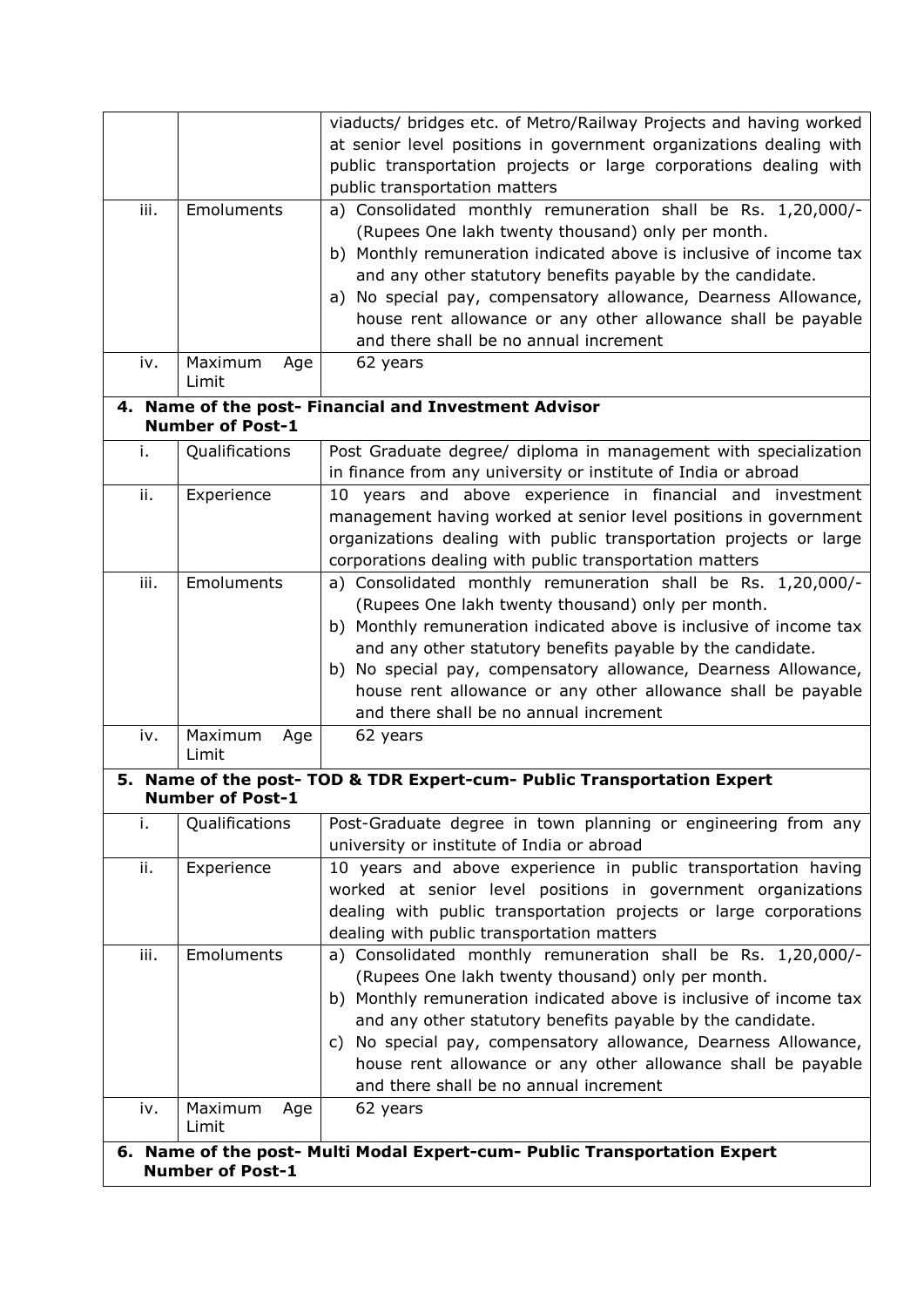| i.      | Qualifications                            | Post-Graduate degree in urban planning with transport Planning as                                                              |  |  |  |  |  |  |
|---------|-------------------------------------------|--------------------------------------------------------------------------------------------------------------------------------|--|--|--|--|--|--|
|         |                                           | the major from recognized university in India or abroad                                                                        |  |  |  |  |  |  |
| ii.     | Experience                                | 10 years and above experience in public transportation having                                                                  |  |  |  |  |  |  |
|         |                                           | worked at senior level positions in government organizations                                                                   |  |  |  |  |  |  |
|         |                                           | dealing with public transportation projects or large corporations                                                              |  |  |  |  |  |  |
|         |                                           | dealing with public transportation matters                                                                                     |  |  |  |  |  |  |
| iii.    | Emoluments                                | a) Consolidated monthly remuneration shall be Rs. 1,20,000/-                                                                   |  |  |  |  |  |  |
|         |                                           | (Rupees One lakh twenty thousand) only per month.                                                                              |  |  |  |  |  |  |
|         |                                           | b) Monthly remuneration indicated above is inclusive of income tax                                                             |  |  |  |  |  |  |
|         |                                           | and any other statutory benefits payable by the candidate.                                                                     |  |  |  |  |  |  |
|         |                                           | c) No special pay, compensatory allowance, Dearness Allowance,                                                                 |  |  |  |  |  |  |
|         |                                           | house rent allowance or any other allowance shall be payable                                                                   |  |  |  |  |  |  |
|         |                                           | and there shall be no annual increment                                                                                         |  |  |  |  |  |  |
| iv.     | Maximum<br>Age<br>Limit                   | 62 years                                                                                                                       |  |  |  |  |  |  |
|         |                                           | <b>Public</b>                                                                                                                  |  |  |  |  |  |  |
| 7. Name | of<br>the<br><b>Transportation Expert</b> | <b>Public</b><br><b>Private Partnership</b><br>consultant-cum-<br>post-                                                        |  |  |  |  |  |  |
|         | <b>Number of Post-1</b>                   |                                                                                                                                |  |  |  |  |  |  |
| i.      | Qualifications                            | Post-Graduate degree in town planning or engineering from any                                                                  |  |  |  |  |  |  |
|         |                                           | university or institute of India or abroad.                                                                                    |  |  |  |  |  |  |
| ii.     | Experience                                | 10 years and above experience in public transportation having                                                                  |  |  |  |  |  |  |
|         |                                           | worked at senior level positions in government organizations                                                                   |  |  |  |  |  |  |
|         |                                           | dealing with public transportation projects or large corporations                                                              |  |  |  |  |  |  |
|         |                                           | dealing with public transportation matters                                                                                     |  |  |  |  |  |  |
| iii.    | Emoluments                                | a) Consolidated monthly remuneration shall be Rs. 1,20,000/-                                                                   |  |  |  |  |  |  |
|         |                                           | (Rupees One lakh twenty thousand) only per month.                                                                              |  |  |  |  |  |  |
|         |                                           | b) Monthly remuneration indicated above is inclusive of income tax                                                             |  |  |  |  |  |  |
|         |                                           | and any other statutory benefits payable by the candidate.                                                                     |  |  |  |  |  |  |
|         |                                           | c) No special pay, compensatory allowance, Dearness Allowance,<br>house rent allowance or any other allowance shall be payable |  |  |  |  |  |  |
|         |                                           | and there shall be no annual increment                                                                                         |  |  |  |  |  |  |
| iv.     | Maximum<br>Age                            | 62 years                                                                                                                       |  |  |  |  |  |  |
|         | Limit                                     |                                                                                                                                |  |  |  |  |  |  |
|         |                                           | 8. Name of the post- Chief Project Manager/Civil                                                                               |  |  |  |  |  |  |
|         | <b>Number of Post-1</b>                   |                                                                                                                                |  |  |  |  |  |  |
| i.      | Qualifications                            | Post Graduate degree in civil engineering from any university or                                                               |  |  |  |  |  |  |
|         |                                           | institute of India or abroad.                                                                                                  |  |  |  |  |  |  |
| ii.     | Experience                                | 10 years and above experience in public transportation, out of                                                                 |  |  |  |  |  |  |
|         |                                           | construction<br>which<br>experience<br>in<br>of<br>elevated<br>5<br>years                                                      |  |  |  |  |  |  |
|         |                                           | viaduct/bridges etc of Metro/Railway Projects and having worked at                                                             |  |  |  |  |  |  |
|         |                                           | senior level positions in government organizations dealing with                                                                |  |  |  |  |  |  |
|         |                                           | public transportation projects or large corporations dealing with                                                              |  |  |  |  |  |  |
|         |                                           | public transportation matters                                                                                                  |  |  |  |  |  |  |
| iii.    | Emoluments                                | a) Consolidated monthly remuneration shall be Rs. 1,20,000/-<br>(Rupees One lakh twenty thousand) only per month.              |  |  |  |  |  |  |
|         |                                           | b) Monthly remuneration indicated above is inclusive of income tax                                                             |  |  |  |  |  |  |
|         |                                           | and any other statutory benefits payable by the candidate.                                                                     |  |  |  |  |  |  |
|         |                                           | c) No special pay, compensatory allowance, Dearness Allowance,                                                                 |  |  |  |  |  |  |
|         |                                           | house rent allowance or any other allowance shall be payable                                                                   |  |  |  |  |  |  |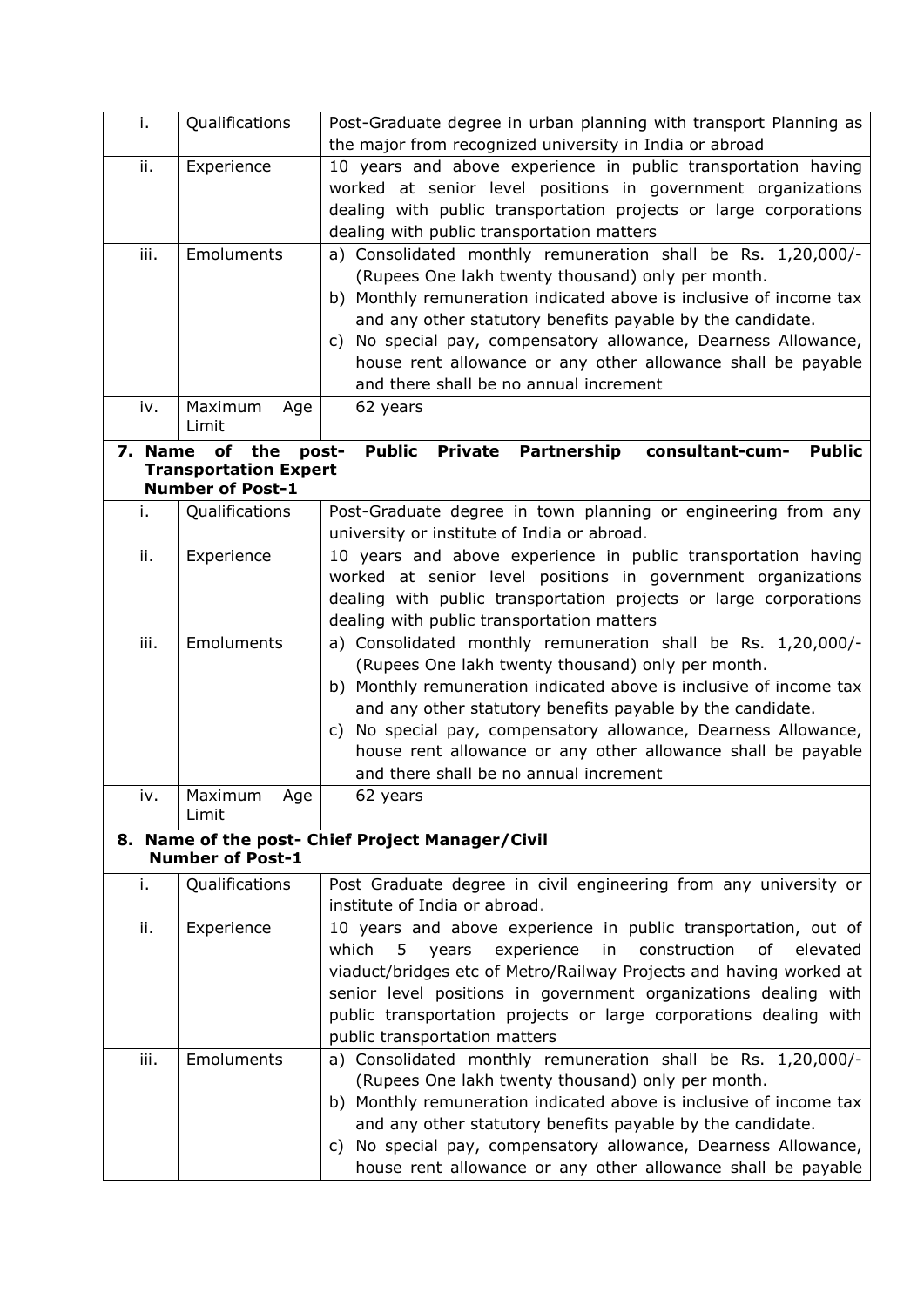|                                                     |                         | and there shall be no annual increment                                                                                                                                                                                                                                                                                                                                                                                |  |  |  |  |  |  |
|-----------------------------------------------------|-------------------------|-----------------------------------------------------------------------------------------------------------------------------------------------------------------------------------------------------------------------------------------------------------------------------------------------------------------------------------------------------------------------------------------------------------------------|--|--|--|--|--|--|
| iv.                                                 | Maximum<br>Age<br>Limit | 58 years                                                                                                                                                                                                                                                                                                                                                                                                              |  |  |  |  |  |  |
| 9. Name of the post- Deputy General Manager / Civil |                         |                                                                                                                                                                                                                                                                                                                                                                                                                       |  |  |  |  |  |  |
|                                                     | <b>Number of Post-1</b> |                                                                                                                                                                                                                                                                                                                                                                                                                       |  |  |  |  |  |  |
| i.                                                  | Qualifications          | Graduate degree in civil engineering from any university or institute<br>of India or abroad with minimum 60% marks                                                                                                                                                                                                                                                                                                    |  |  |  |  |  |  |
| ii.                                                 | Experience              | Experience of five years, out of which 4 years experience<br>in.<br>construction<br>of<br>elevated viaducts/bridges<br>etc<br>of<br>metro<br>infrastructure projects                                                                                                                                                                                                                                                  |  |  |  |  |  |  |
| iii.                                                | Emoluments              | a) Consolidated monthly remuneration shall be Rs. 60,000/-<br>(Rupees Sixty thousand) only per month.<br>b) Monthly remuneration indicated above is inclusive of income tax<br>and any other statutory benefits payable by the candidate.<br>c) No special pay, compensatory allowance, Dearness Allowance,<br>house rent allowance or any other allowance shall be payable<br>and there shall be no annual increment |  |  |  |  |  |  |
| iv.                                                 | Maximum<br>Age<br>Limit | 50 years                                                                                                                                                                                                                                                                                                                                                                                                              |  |  |  |  |  |  |
|                                                     | <b>Number of Post-1</b> | 10. Name of the post- Deputy General Manager / Rolling Stock                                                                                                                                                                                                                                                                                                                                                          |  |  |  |  |  |  |
| i.                                                  | Qualifications          | Graduate degree in Electrical engineering from any university or<br>institute of India or abroad with minimum 60% marks                                                                                                                                                                                                                                                                                               |  |  |  |  |  |  |
| ii.                                                 | Experience              | Experience of five years, out of which 4 years experience<br>in<br>maintenance of rolling stock of metro trains/procurement and<br>commissioning of rolling stock                                                                                                                                                                                                                                                     |  |  |  |  |  |  |
| iii.                                                | Emoluments              | a) Consolidated monthly remuneration shall be Rs. 60,000/-<br>(Rupees Sixty thousand) only per month.<br>b) Monthly remuneration indicated above is inclusive of income tax<br>and any other statutory benefits payable by the candidate.<br>c) No special pay, compensatory allowance, Dearness Allowance,<br>house rent allowance or any other allowance shall be payable<br>and there shall be no annual increment |  |  |  |  |  |  |
| iv.                                                 | Maximum<br>Age<br>Limit | 50 years                                                                                                                                                                                                                                                                                                                                                                                                              |  |  |  |  |  |  |
|                                                     | <b>Number of Post-1</b> | 11. Name of the post- Deputy General Manager / Electrical                                                                                                                                                                                                                                                                                                                                                             |  |  |  |  |  |  |
| i.                                                  | Qualifications          | Graduate degree in Electrical engineering from any university or<br>institute of India or abroad with minimum 60% marks                                                                                                                                                                                                                                                                                               |  |  |  |  |  |  |
| ii.                                                 | Experience              | Experience of five years, out of which 4 years experience<br>in<br>implementation/ maintenance of metro rail projects                                                                                                                                                                                                                                                                                                 |  |  |  |  |  |  |
| iii.                                                | Emoluments              | a) Consolidated monthly remuneration shall be Rs. 60,000/-<br>(Rupees Sixty thousand) only per month.<br>b) Monthly remuneration indicated above is inclusive of income tax<br>and any other statutory benefits payable by the candidate.<br>c) No special pay, compensatory allowance, Dearness Allowance,<br>house rent allowance or any other allowance shall be payable<br>and there shall be no annual increment |  |  |  |  |  |  |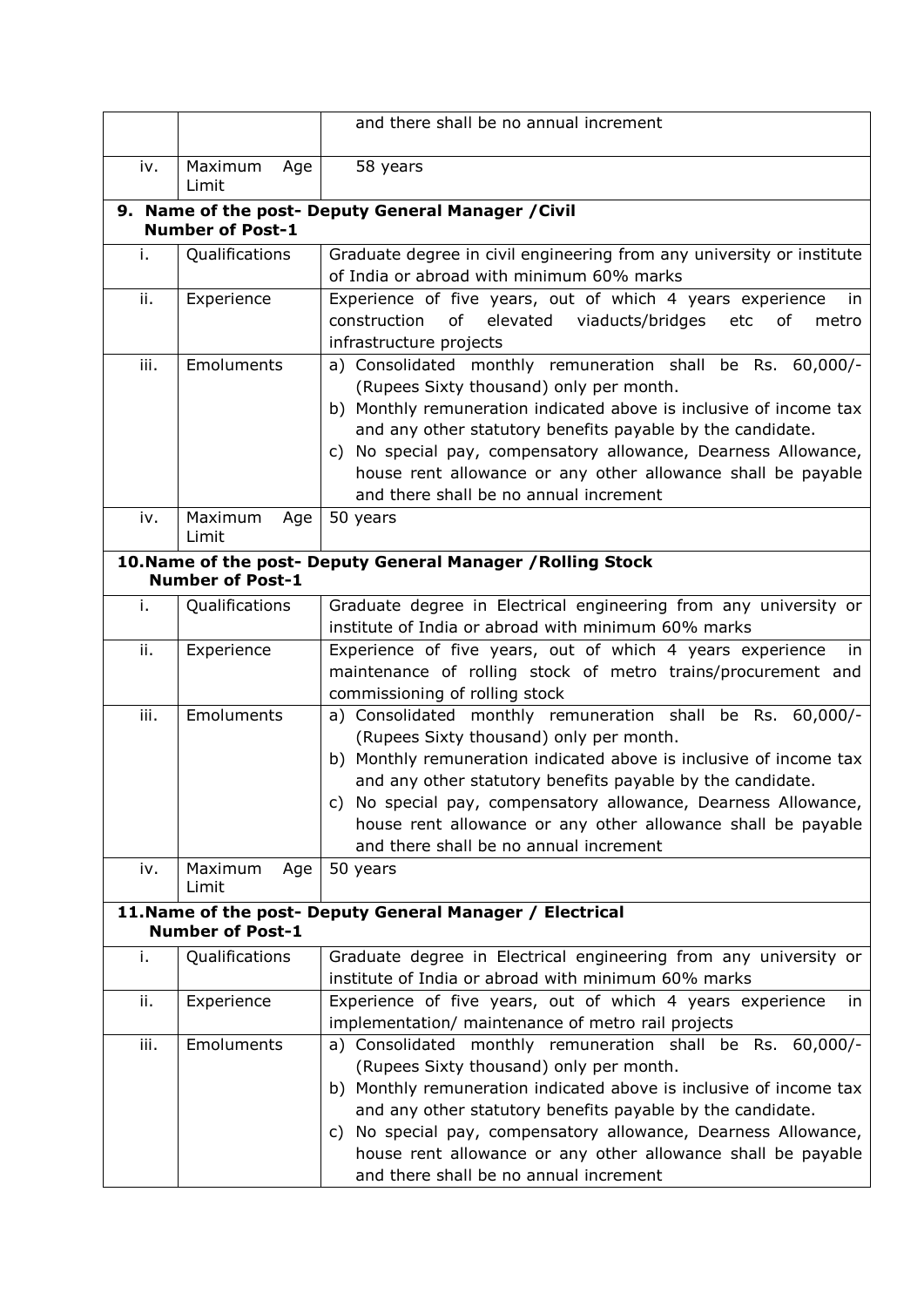| iv.  | Maximum<br>Age<br>Limit | 50 years                                                                                                                       |  |  |  |  |
|------|-------------------------|--------------------------------------------------------------------------------------------------------------------------------|--|--|--|--|
|      |                         |                                                                                                                                |  |  |  |  |
|      | <b>Number of Post-1</b> | 12. Name of the post- Deputy General Manager / Signalling & Telecom                                                            |  |  |  |  |
| i.   | Qualifications          | Graduate degree in civil Electronics & Communication from any                                                                  |  |  |  |  |
|      |                         | university or institute of India or abroad with minimum 60% marks                                                              |  |  |  |  |
| ii.  | Experience              | Experience of five years, out of which 4 years experience<br>in                                                                |  |  |  |  |
|      |                         | implementation/ maintenance of metro rail projects                                                                             |  |  |  |  |
| iii. | Emoluments              | a) Consolidated monthly remuneration shall be Rs. 60,000/-                                                                     |  |  |  |  |
|      |                         | (Rupees Sixty thousand) only per month.                                                                                        |  |  |  |  |
|      |                         | b) Monthly remuneration indicated above is inclusive of income tax                                                             |  |  |  |  |
|      |                         | and any other statutory benefits payable by the candidate.                                                                     |  |  |  |  |
|      |                         | c) No special pay, compensatory allowance, Dearness Allowance,                                                                 |  |  |  |  |
|      |                         | house rent allowance or any other allowance shall be payable                                                                   |  |  |  |  |
|      |                         | and there shall be no annual increment                                                                                         |  |  |  |  |
| iv.  | Maximum<br>Age<br>Limit | 50 years                                                                                                                       |  |  |  |  |
|      |                         | 13. Name of the post- Assistant Manager/Civil                                                                                  |  |  |  |  |
|      | <b>Number of Post-1</b> |                                                                                                                                |  |  |  |  |
| i.   | Qualifications          | Graduate in Civil engineering or equivalent from recognized                                                                    |  |  |  |  |
|      |                         | institution with minimum 60% marks.                                                                                            |  |  |  |  |
|      |                         | Functional<br>knowledge<br>of common<br>processing,<br>word                                                                    |  |  |  |  |
|      |                         | spreadsheet software applications                                                                                              |  |  |  |  |
|      |                         | Knowledge of Hindi upto Matric standard.                                                                                       |  |  |  |  |
| ii.  | Experience              | Experience of minimum 5 years in construction of elevated                                                                      |  |  |  |  |
|      |                         | viaduct/bridges etc. of Metro/Railway Projects                                                                                 |  |  |  |  |
| iii. | Emoluments              | a) Consolidated monthly remuneration shall be Rs. 47,899/-                                                                     |  |  |  |  |
|      |                         | (Rupees Forty seven thousand eight hundred and ninety nine)                                                                    |  |  |  |  |
|      |                         | only per month.                                                                                                                |  |  |  |  |
|      |                         | b) Monthly remuneration indicated above is inclusive of income tax                                                             |  |  |  |  |
|      |                         | and any other statutory benefits payable by the candidate.                                                                     |  |  |  |  |
|      |                         | c) No special pay, compensatory allowance, Dearness Allowance,<br>house rent allowance or any other allowance shall be payable |  |  |  |  |
|      |                         | and there shall be no annual increment                                                                                         |  |  |  |  |
| iv.  | Maximum<br>Age          | 40 years                                                                                                                       |  |  |  |  |
|      | Limit                   |                                                                                                                                |  |  |  |  |
|      |                         | 14. Name of the post- Office Superintendent                                                                                    |  |  |  |  |
|      | <b>Number of Post-1</b> |                                                                                                                                |  |  |  |  |
| i.   | Qualifications          | • Graduate from a recognized university with minimum 60%<br>marks.                                                             |  |  |  |  |
|      |                         | Functional<br>knowledge<br>of<br>processing,<br>common<br>word<br>$\bullet$<br>spreadsheet software applications               |  |  |  |  |
|      |                         | Speed of 30 words per minute in English typing or speed of 25<br>words of Hindi typing;                                        |  |  |  |  |
|      |                         | Knowledge of Hindi upto Matric standard.<br>$\bullet$                                                                          |  |  |  |  |
|      |                         | Knowledge of Manual of Office Procedure<br>$\bullet$                                                                           |  |  |  |  |
|      |                         | Ability to analyse proposals, draft notes and letters, file                                                                    |  |  |  |  |
|      |                         | management,<br>records<br>official<br>management<br>and<br>communications                                                      |  |  |  |  |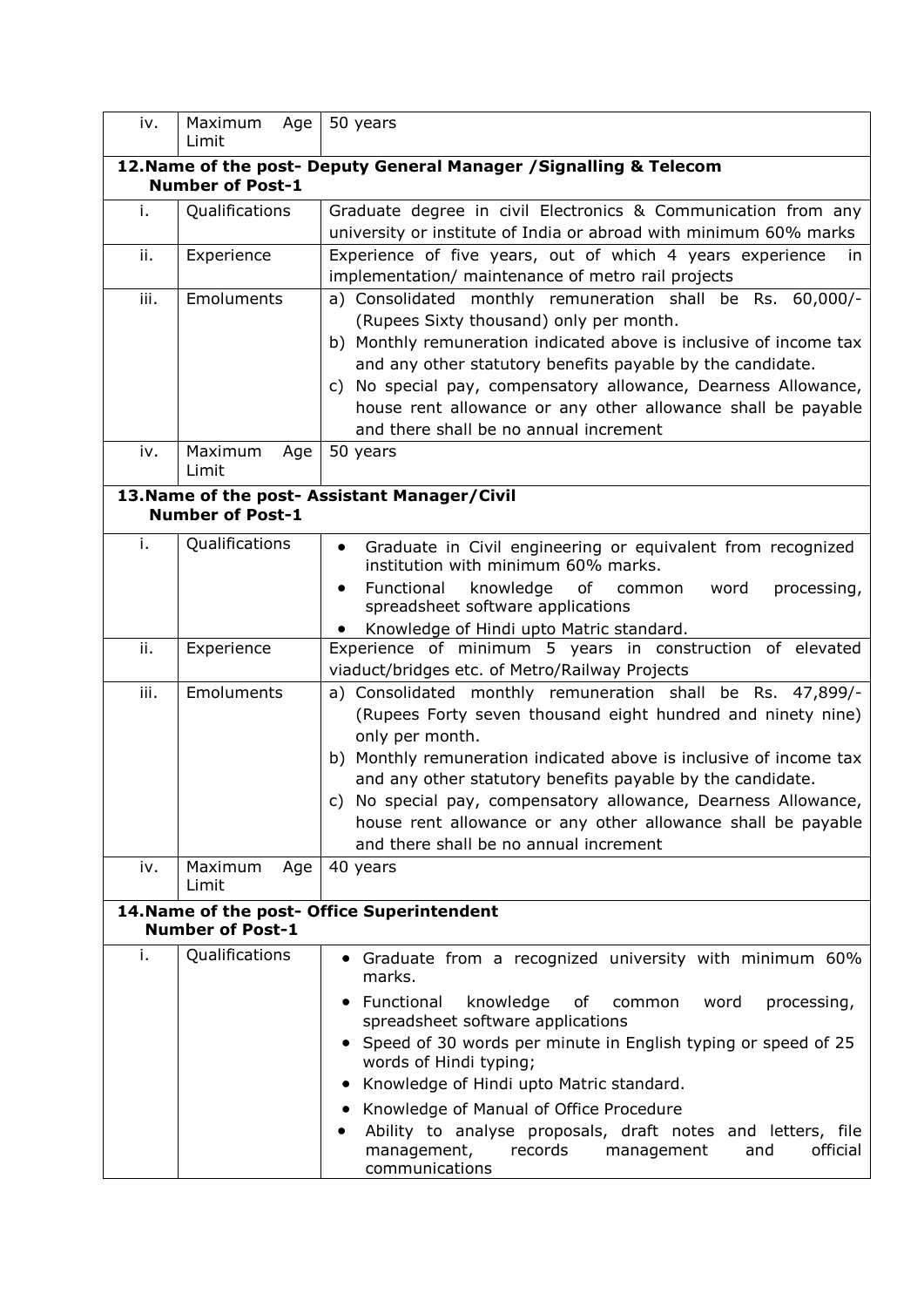| ii.       | Experience                                                        | Experience of minimum 15 years                                                                                                                                                                                                                                                                                                                                                                                                                                                                                                                                                                                            |  |  |  |  |  |
|-----------|-------------------------------------------------------------------|---------------------------------------------------------------------------------------------------------------------------------------------------------------------------------------------------------------------------------------------------------------------------------------------------------------------------------------------------------------------------------------------------------------------------------------------------------------------------------------------------------------------------------------------------------------------------------------------------------------------------|--|--|--|--|--|
| iii.      | Emoluments                                                        | a) Consolidated monthly remuneration shall be Rs. 28,884/-<br>(Rupees Twenty Eight thousand eight hundred and eighty four)<br>only per month.<br>b) Monthly remuneration indicated above is inclusive of income tax<br>and any other statutory benefits payable by the candidate.<br>c) No special pay, compensatory allowance, Dearness Allowance,<br>house rent allowance or any other allowance shall be payable<br>and there shall be no annual increment                                                                                                                                                             |  |  |  |  |  |
| iv.       | Maximum<br>Age<br>Limit                                           | 62 years                                                                                                                                                                                                                                                                                                                                                                                                                                                                                                                                                                                                                  |  |  |  |  |  |
|           | 15. Name of the post- Office Assistant<br><b>Number of Post-1</b> |                                                                                                                                                                                                                                                                                                                                                                                                                                                                                                                                                                                                                           |  |  |  |  |  |
| i.        | Qualifications                                                    | • Graduation with minimum 60% marks<br>Knowledge of Hindi upto Matric standard.<br>Speed of 30 words per minute in English typing or speed of 25<br>words of Hindi typing;                                                                                                                                                                                                                                                                                                                                                                                                                                                |  |  |  |  |  |
| ii.       | Experience                                                        | Experience of minimum 3 years                                                                                                                                                                                                                                                                                                                                                                                                                                                                                                                                                                                             |  |  |  |  |  |
| iii.      | Emoluments                                                        | a) Consolidated monthly remuneration shall be Rs. 22,275/-<br>(Rupees Twenty two thousand two hundred and seventy five)<br>only per month.<br>b) Monthly remuneration indicated above is inclusive of income tax<br>and any other statutory benefits payable by the candidate.<br>c) No special pay, compensatory allowance, Dearness Allowance,<br>house rent allowance or any other allowance shall be payable<br>and there shall be no annual increment                                                                                                                                                                |  |  |  |  |  |
| iv.       | Maximum<br>Age<br>Limit                                           | 42 years                                                                                                                                                                                                                                                                                                                                                                                                                                                                                                                                                                                                                  |  |  |  |  |  |
|           | <b>Number of Post-5</b>                                           | 16. Name of the post- Data Entry Operator/Steno Typist                                                                                                                                                                                                                                                                                                                                                                                                                                                                                                                                                                    |  |  |  |  |  |
| i.<br>ii. | Qualifications                                                    | • Graduate from a recognized university with minimum 60%<br>marks.<br>• English Shorthand speed of 100 words per minute and to<br>transcription of 15 words per minute. Mistakes upto 4% are<br>allowed; OR Hindi Shorthand speed of 80 words per minute<br>and transcription of 15 words per minute. Mistakes upto 4%<br>are allowed;<br>Functional<br>knowledge<br>processing,<br>оf<br>common<br>word<br>spreadsheet software applications<br>• Speed of 30 words per minute in English typing or speed of 25<br>words in Hindi typing;<br>• Knowledge of Hindi upto Matric standard.<br>Experience of minimum 3 years |  |  |  |  |  |
|           | Experience                                                        |                                                                                                                                                                                                                                                                                                                                                                                                                                                                                                                                                                                                                           |  |  |  |  |  |
| iii.      | Emoluments                                                        | a) Consolidated monthly remuneration shall be Rs. 22,281/-<br>(Rupees Twenty two thousand two hundred and eighty one)<br>only per month.<br>b) Monthly remuneration indicated above is inclusive of income tax                                                                                                                                                                                                                                                                                                                                                                                                            |  |  |  |  |  |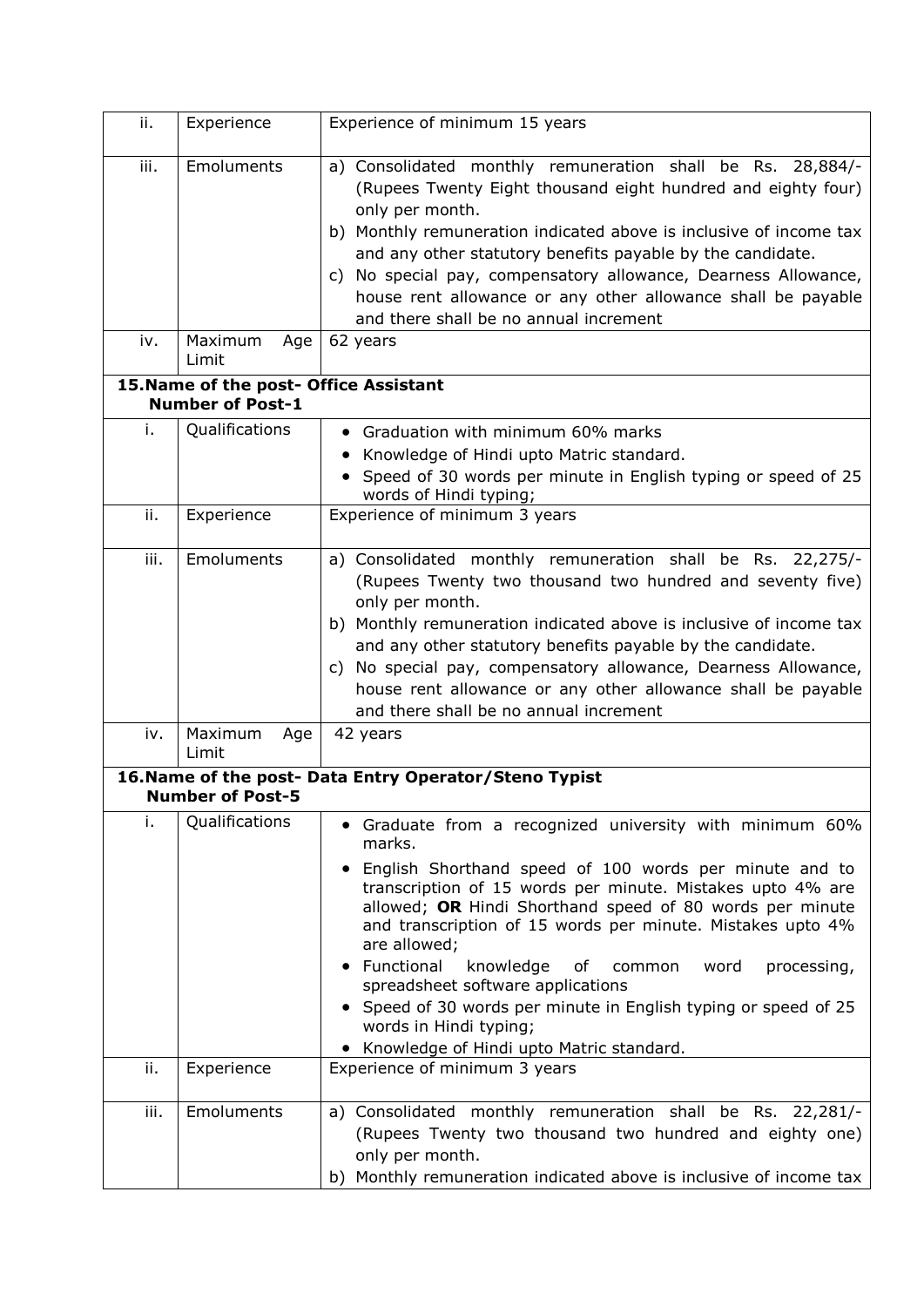|      |                                                       | and any other statutory benefits payable by the candidate.<br>c) No special pay, compensatory allowance, Dearness Allowance,<br>house rent allowance or any other allowance shall be payable<br>and there shall be no annual increment                                                                                                                                                                                                           |  |  |  |  |  |
|------|-------------------------------------------------------|--------------------------------------------------------------------------------------------------------------------------------------------------------------------------------------------------------------------------------------------------------------------------------------------------------------------------------------------------------------------------------------------------------------------------------------------------|--|--|--|--|--|
| iv.  | Maximum<br>Age<br>Limit                               | 42 years                                                                                                                                                                                                                                                                                                                                                                                                                                         |  |  |  |  |  |
|      | 17. Name of the post-Peons<br><b>Number of Post-5</b> |                                                                                                                                                                                                                                                                                                                                                                                                                                                  |  |  |  |  |  |
| Τ.   | Qualifications                                        | • Middle Pass<br>Knowledge in Hindi                                                                                                                                                                                                                                                                                                                                                                                                              |  |  |  |  |  |
| ii.  | Experience                                            | Experience of minimum 3 years                                                                                                                                                                                                                                                                                                                                                                                                                    |  |  |  |  |  |
| iii. | Emoluments                                            | a) Consolidated monthly remuneration shall be Rs. 16,160/-<br>(Rupees sixteen thousand one hundred and sixty) only per<br>month.<br>b) Monthly remuneration indicated above is inclusive of income tax<br>and any other statutory benefits payable by the candidate.<br>c) No special pay, compensatory allowance, Dearness Allowance,<br>house rent allowance or any other allowance shall be payable<br>and there shall be no annual increment |  |  |  |  |  |
| iv.  | Maximum<br>Age<br>Limit                               | 42 years                                                                                                                                                                                                                                                                                                                                                                                                                                         |  |  |  |  |  |

- Age and experience will be counted on the date of notification closing date.
- Interested applicants may submit their applications in the prescribed format along with the self attested photocopies of supporting documents physically or by post on the following address:

### **HARYANA MASS RAPID TRANSPORT CORPORATION LIMITED Regd. office: C-3, HSVP Complex, Sector 6, Panchkula-134109**

- Applications should be submitted/ received on or before **04.04.2022 by 03:00 PM.**
- Applied post should be clearly mentioned on the cover of application.
- Application not conforming to the format (including annexures) given in the website will not be accepted.
- Application not conforming to the minimum experience criteria of relevant post will not be accepted.
- One person will apply for one post only.
- The applications so received shall be scrutinized by the committees constituted for the purpose. Only the short listed applicants shall be called for interview.
- Proposed marks and the criteria for evaluation of applicants for the posts no. 1 to 13 shall be as under:

| <b>S. no.</b> | <b>Criteria</b>                  |              | <b>Total marks assigned</b> |
|---------------|----------------------------------|--------------|-----------------------------|
|               | <b>Educational Qualification</b> |              |                             |
|               | Experience                       |              |                             |
|               | Interview                        |              |                             |
|               |                                  | <b>Total</b> | 50                          |

The distribution of marks criteria is at **Annexure-II**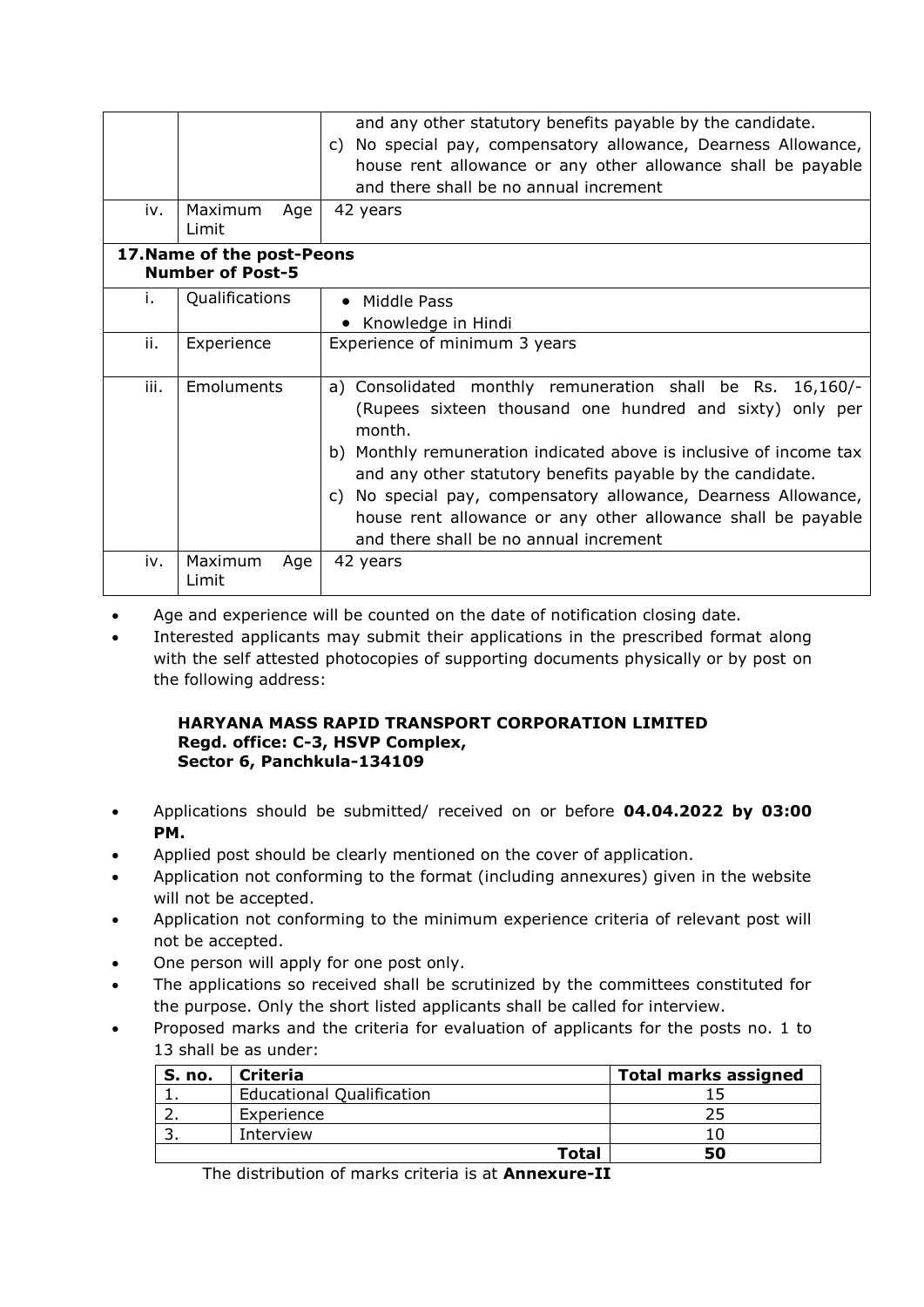• Proposed marks and the criteria for evaluation of applicants for the posts no. 14 to 17 shall be as under:

| S. no. | <b>Criteria</b>                  |       | <b>Total marks assigned</b> |
|--------|----------------------------------|-------|-----------------------------|
|        | <b>Educational Qualification</b> |       |                             |
|        | Experience                       |       |                             |
|        | Interview                        |       |                             |
|        |                                  | Total | 50                          |

The distribution of marks criteria is at **Annexure-III**

- The date and time of the interview shall be conveyed separately to the short listed applicants through e-mail only. No communication shall be made to the applicants who are not short listed and no such e-mail seeking reasons for not short listing a particular applicant, marks obtained etc shall be entertained from such applicants.
- The applicants shall be required to attend the interview along with **two signed copies of applications, two photographs and all the original documents attached with the application**.
- The last date and time for submission of applications is **04.04.2022 by 03:00 PM**. Applications received after the closing date and time shall not be considered and shall be rejected straight away.

 (Ajit Balalji Joshi, IAS) Managing Director, Haryana Mass Rapid Transport Corporation Ltd.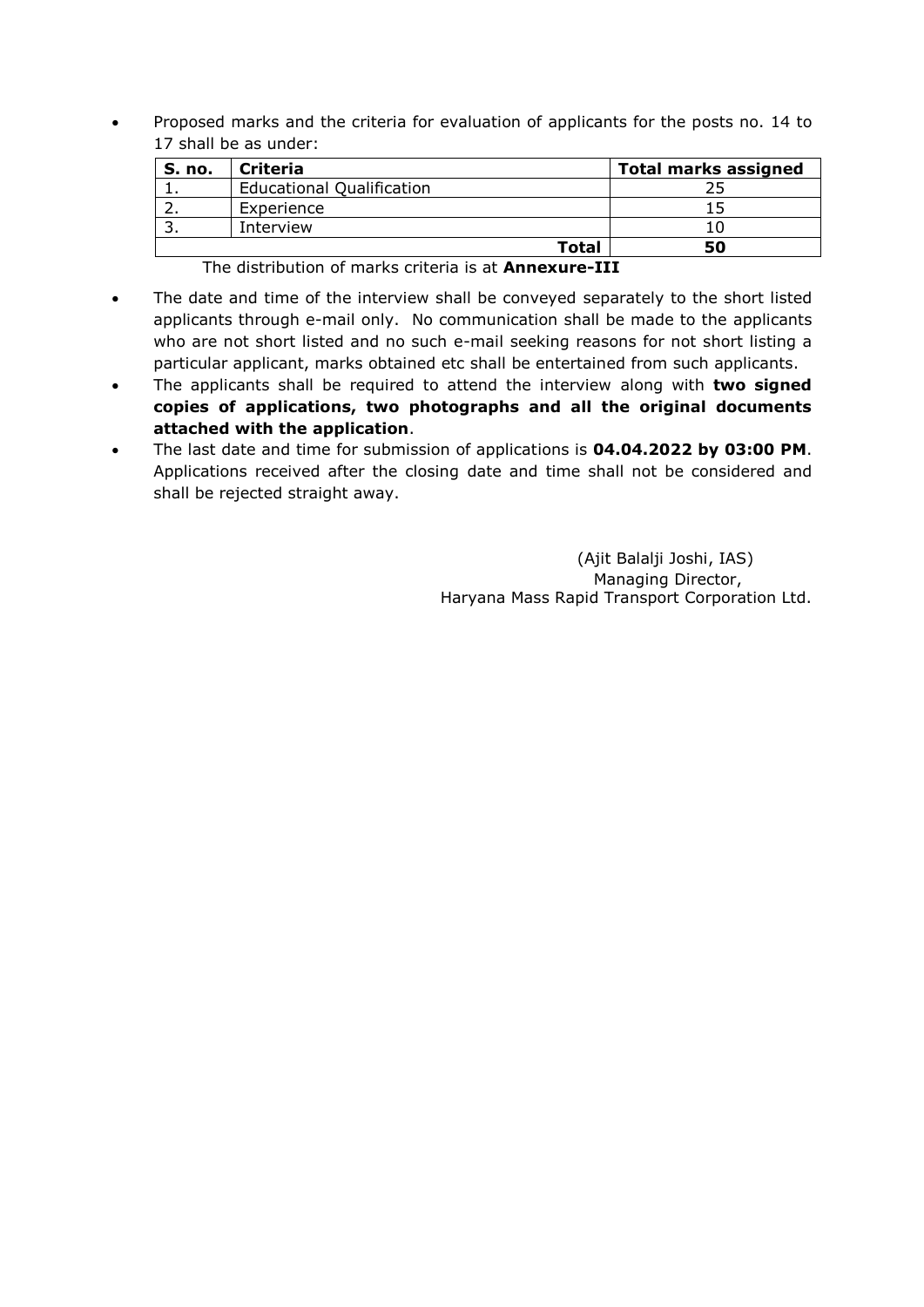|    |           | Application for the post of                      |   |            |                    |
|----|-----------|--------------------------------------------------|---|------------|--------------------|
|    |           | <b>Format of Application</b>                     |   |            | Photograph         |
| А. |           | <b>Personal Information:</b>                     |   |            |                    |
|    | i.        | Name                                             |   |            | (Self<br>attested) |
|    | ii.       | <b>Father Name</b>                               |   |            |                    |
|    | iii.      | <b>Mother Name</b>                               |   |            |                    |
|    | iv.<br>v. | Date of Birth<br>(Proof to be attached)          |   |            |                    |
|    | vi.       | Age as on 01.04.2022                             | ÷ | (YY/MM/DD) |                    |
|    | vii.      | Gender                                           | ٠ |            |                    |
|    | viii.     | Nationality                                      |   |            |                    |
|    | ix.       | Permanent address<br>(Complete address with PIN) |   |            |                    |
|    | X.        | Mobile No.                                       |   |            |                    |
|    | xi.       | E-mail address                                   |   |            |                    |
|    | xii.      | Adhaar card no.<br>(Photocopy to be attached)    |   |            |                    |

**Annexure-1**

# **B. Educational qualifications :**

(Self attested certificates to be attached in support of educational qualification)

| Sr. | Class/standard          | % of     | marks | <b>Name</b>        | оf | the |
|-----|-------------------------|----------|-------|--------------------|----|-----|
| No. |                         | obtained |       | institute awarding |    |     |
|     |                         |          |       | certificate        |    |     |
| 1.  | $10^{\sf th}$           |          |       |                    |    |     |
| 2.  | $12^{\text{th}}$        |          |       |                    |    |     |
| 3.  | Graduation              |          |       |                    |    |     |
| 4.  | Post-Graduation         |          |       |                    |    |     |
| 5.  | Any other qualification |          |       |                    |    |     |

# **C. Experience:**

(Self attested certificates to be attached in support of experience)

| Sr.<br>No. | <b>Name</b><br>complete<br>address of the<br>organization | & Duration<br>оf<br>l service | <b>Position</b><br>held | Job profile | <b>Emoluments</b><br><b>Drawn</b> |
|------------|-----------------------------------------------------------|-------------------------------|-------------------------|-------------|-----------------------------------|
|            |                                                           |                               |                         |             |                                   |
| ∍          |                                                           |                               |                         |             |                                   |
| 3          |                                                           |                               |                         |             |                                   |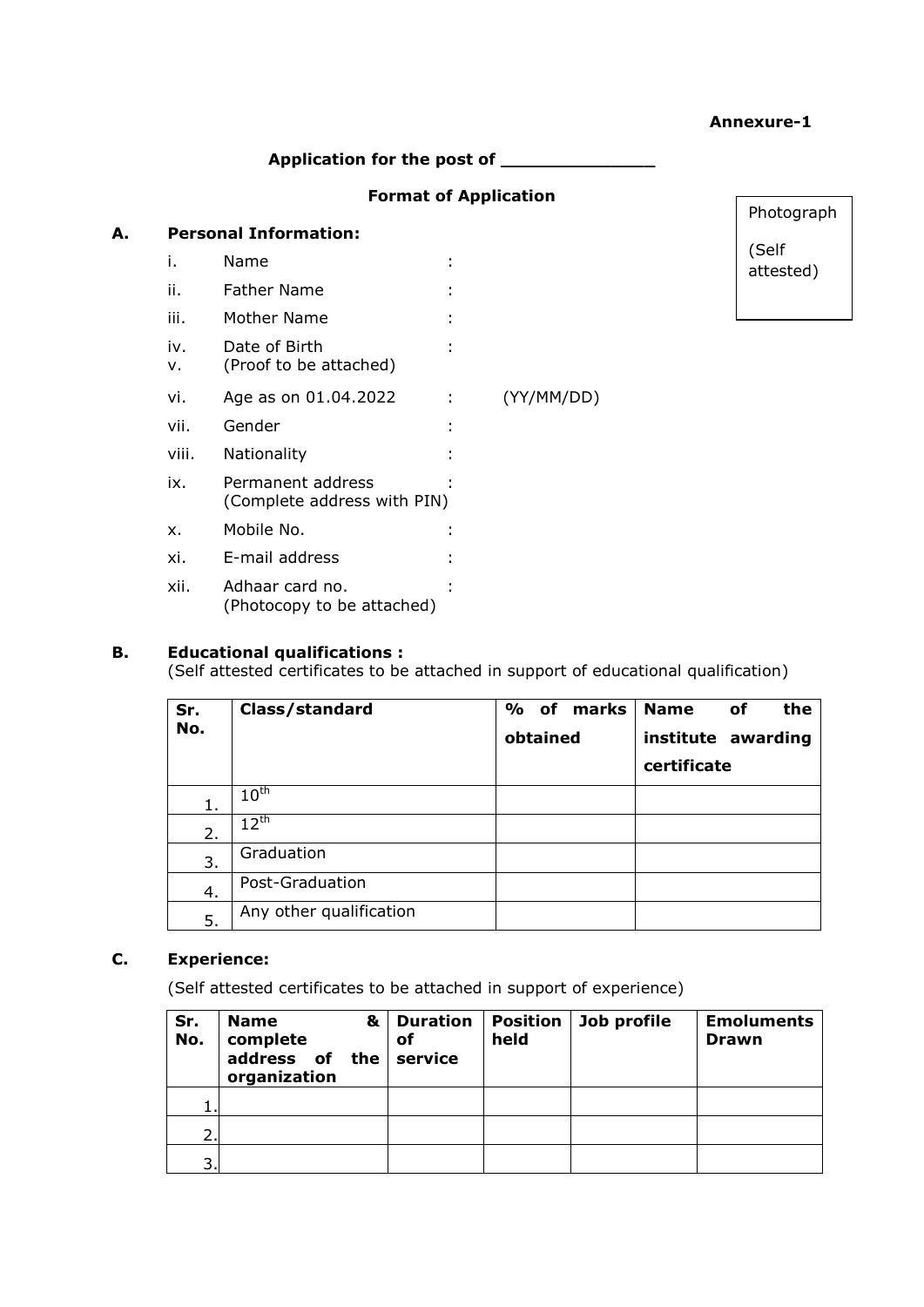### **D. Any other relevant details:**

**Date :\_\_\_\_\_\_\_\_\_\_ (Signature) Place:\_\_\_\_\_\_\_\_\_\_**

#### **Verification:**

I, \_\_\_\_\_\_\_\_\_\_\_\_\_\_\_\_\_\_\_\_\_\_\_\_\_\_\_ do hereby certify that all the information given above are true and correct to the best of my knowledge and belief and nothing has been concealed therein.

**Date: \_\_\_\_\_\_\_\_\_\_ (Signature) Place: \_\_\_\_\_\_\_\_\_\_**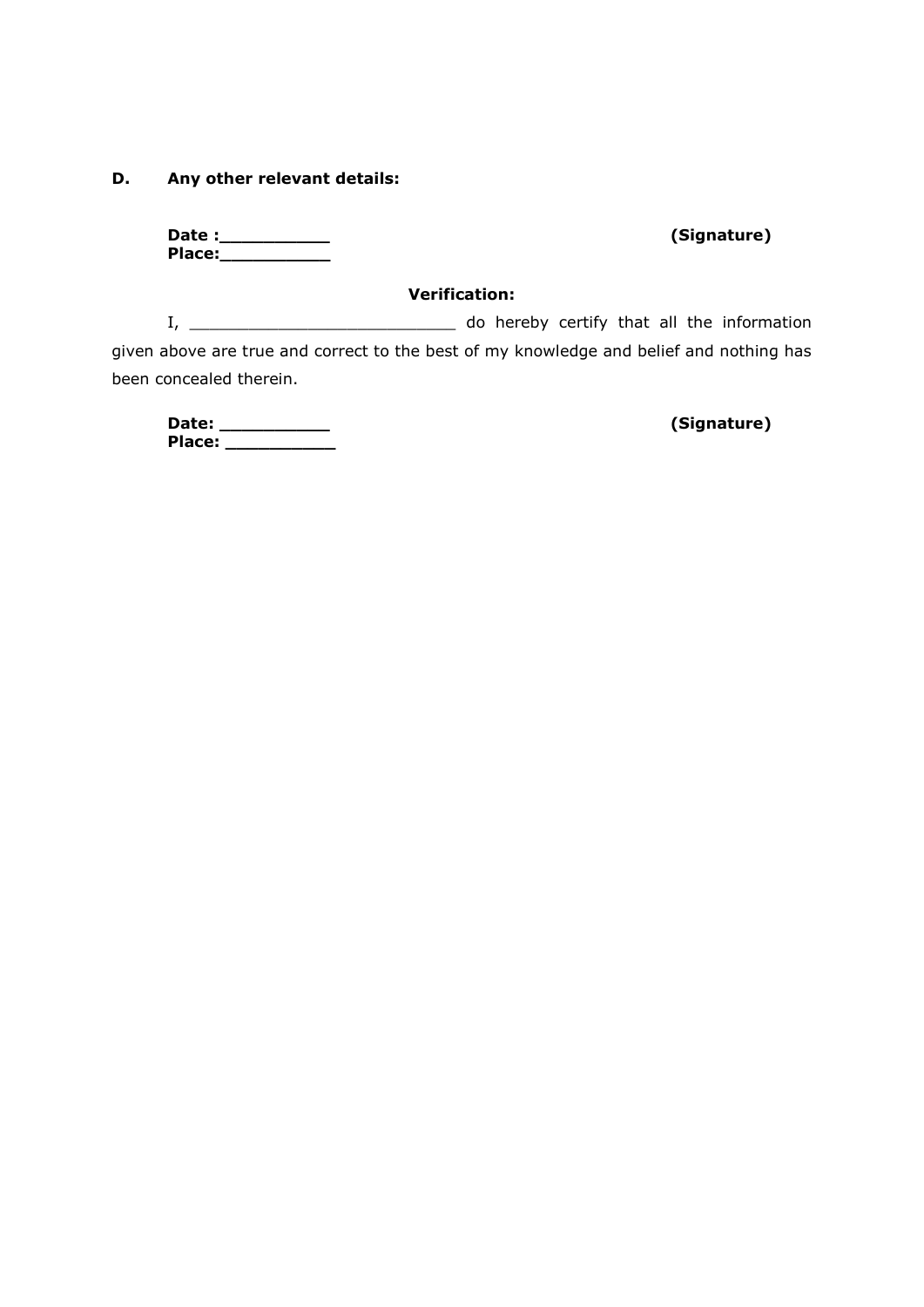## **Annexure-II**

# **i. Distribution of Marks for Educational Qualifications (Total marks-15)**

| <b>Class</b>                            | Percentage of marks obtained in educational<br>qualification |      |                |       |     |
|-----------------------------------------|--------------------------------------------------------------|------|----------------|-------|-----|
|                                         | <b>Criteria</b>                                              | >80% | 70-80          | 60-70 | <60 |
| $10^{\text{th}}$                        | Marks allotted                                               |      |                |       |     |
| $12^{th}$                               | Marks allotted                                               | 3    |                |       |     |
| Graduation                              | Marks allotted                                               | 3    | $\overline{2}$ |       |     |
| Post graduation                         | Marks allotted                                               | 3    | $\mathcal{P}$  |       |     |
| higher<br>other<br>Any<br>qualification | Marks allotted                                               | 3    | $\mathcal{P}$  |       |     |

# **ii. Distribution of Marks for experience (Total marks-25)**

# **(for those having minimum 10 years of experience)**

| <b>Experience in related field</b> | <b>Marks allotted</b> |
|------------------------------------|-----------------------|
| $10-15$ years                      | 15                    |
| $15-20$ years                      | 20                    |
| >20 years                          | 25                    |

## **(for those having minimum 5 years of experience)**

| <b>Experience in related field</b> | Marks allotted |
|------------------------------------|----------------|
| 5-7.5 years                        |                |
| $7.5 - 10$ years                   |                |
| $>10$ years                        | 25             |